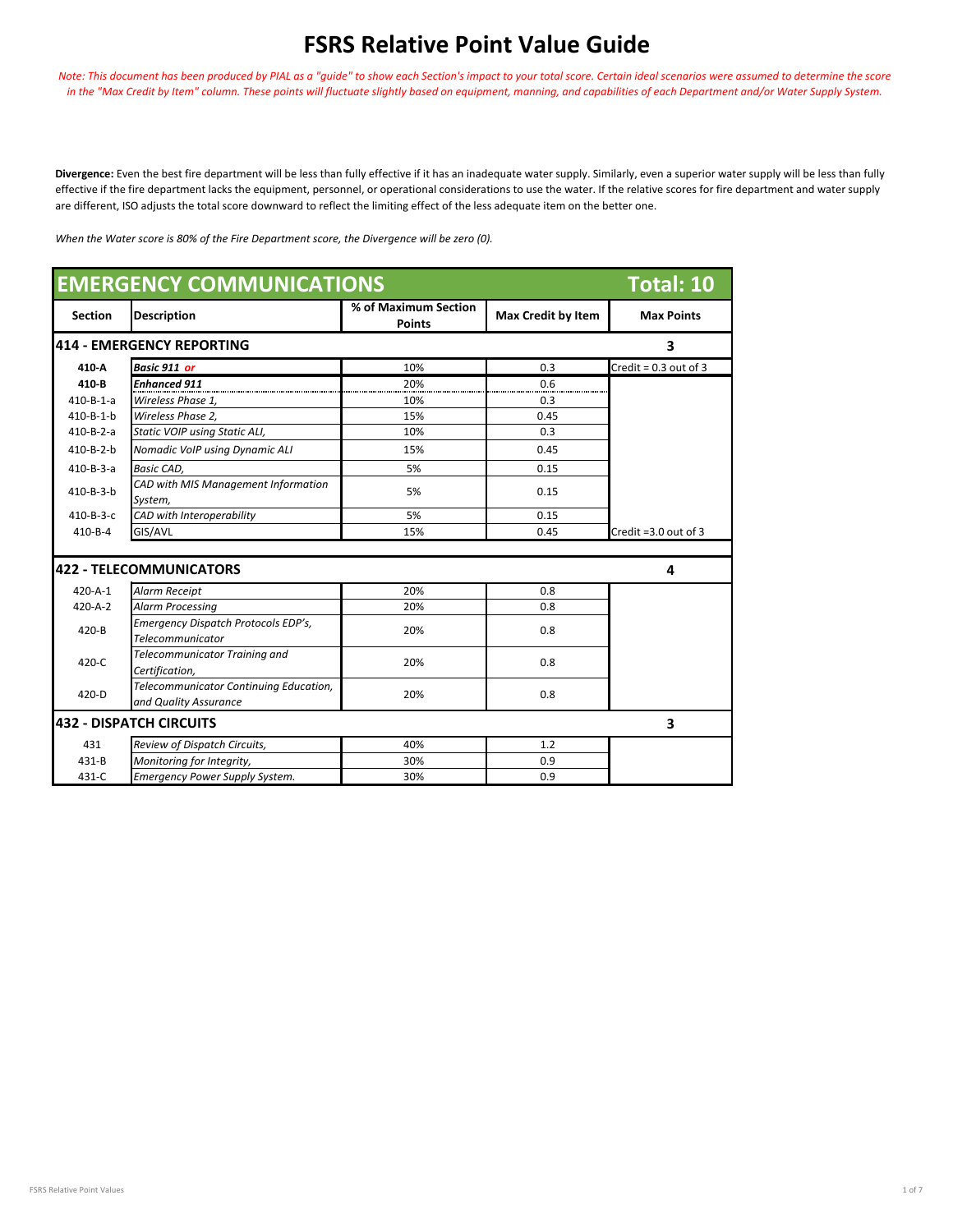|                                           | <b>FIRE DEPARTMENT</b>                                                  |                                                                                                                                                                                                                                                                                                                                                       |                                                                                                                                                                                                                                                                                                                                                                                                                                                                                                        | <b>Total: 50+</b> |  |
|-------------------------------------------|-------------------------------------------------------------------------|-------------------------------------------------------------------------------------------------------------------------------------------------------------------------------------------------------------------------------------------------------------------------------------------------------------------------------------------------------|--------------------------------------------------------------------------------------------------------------------------------------------------------------------------------------------------------------------------------------------------------------------------------------------------------------------------------------------------------------------------------------------------------------------------------------------------------------------------------------------------------|-------------------|--|
| <b>Section</b>                            | <b>Description</b>                                                      | % of Maximum Section<br>Points                                                                                                                                                                                                                                                                                                                        | <b>Max Credit by Item</b>                                                                                                                                                                                                                                                                                                                                                                                                                                                                              | <b>Max Points</b> |  |
| 513 - ENGINE COMPANY RESPONSE & EQUIPMENT |                                                                         |                                                                                                                                                                                                                                                                                                                                                       |                                                                                                                                                                                                                                                                                                                                                                                                                                                                                                        |                   |  |
| 510-B                                     | Review of Engines by BFF, Review of                                     | Assuming all needed engines are existing and all are                                                                                                                                                                                                                                                                                                  |                                                                                                                                                                                                                                                                                                                                                                                                                                                                                                        |                   |  |
| 510-C                                     | Engine by Location,                                                     | 100% equipped, each 10% increase in adequate                                                                                                                                                                                                                                                                                                          |                                                                                                                                                                                                                                                                                                                                                                                                                                                                                                        |                   |  |
|                                           | Review of Engines by Operations,<br>Review of Equipment, Review of Pump | response results in 0.3 points increase in Section 513.<br>See below for the impact each inventory item has on                                                                                                                                                                                                                                        |                                                                                                                                                                                                                                                                                                                                                                                                                                                                                                        |                   |  |
| 512                                       | and Hose Tests,                                                         | section 513.                                                                                                                                                                                                                                                                                                                                          |                                                                                                                                                                                                                                                                                                                                                                                                                                                                                                        |                   |  |
| 507                                       | Review of Automatic Aid                                                 | Cannot assess due to the # of variables.                                                                                                                                                                                                                                                                                                              |                                                                                                                                                                                                                                                                                                                                                                                                                                                                                                        |                   |  |
|                                           | 523 - RESERVE PUMPERS RATIO AND EQUIPMENT                               |                                                                                                                                                                                                                                                                                                                                                       |                                                                                                                                                                                                                                                                                                                                                                                                                                                                                                        | 0.5               |  |
|                                           | Review of Number and Designated                                         | See equipment tables below.                                                                                                                                                                                                                                                                                                                           |                                                                                                                                                                                                                                                                                                                                                                                                                                                                                                        |                   |  |
|                                           | <b>532 - PUMP CAPACITY</b>                                              |                                                                                                                                                                                                                                                                                                                                                       |                                                                                                                                                                                                                                                                                                                                                                                                                                                                                                        | 3                 |  |
| 531-A                                     | Review of In-Service Pump Capacity,                                     |                                                                                                                                                                                                                                                                                                                                                       |                                                                                                                                                                                                                                                                                                                                                                                                                                                                                                        |                   |  |
| $531 - B$                                 | Review of Reserve Pump Capacity,                                        | Cannot accurately assess due to the # of variables.<br>Capacity is limited to the BFF. The value of each                                                                                                                                                                                                                                              |                                                                                                                                                                                                                                                                                                                                                                                                                                                                                                        |                   |  |
| 531-C                                     | Review of Other Pump Capacity,                                          | 1gpm is dependent on the BFF. For instance, for a BFF                                                                                                                                                                                                                                                                                                 |                                                                                                                                                                                                                                                                                                                                                                                                                                                                                                        |                   |  |
| 531-D                                     | Review of Automatic Aid Pump Capacity.                                  | of 2000gpm, each 1gpm is worth 0.0015 points where<br>for a BFF of 3500, each 1gpm is worth 0.000857<br>points.                                                                                                                                                                                                                                       |                                                                                                                                                                                                                                                                                                                                                                                                                                                                                                        |                   |  |
|                                           | 549 - LADDER/ SERVICE COMPANIES AND EQUIPMENT                           |                                                                                                                                                                                                                                                                                                                                                       |                                                                                                                                                                                                                                                                                                                                                                                                                                                                                                        | 4                 |  |
| <b>NOTE:</b>                              | apparatus needed at that station.                                       |                                                                                                                                                                                                                                                                                                                                                       | When PIAL determines the number of needed Service or Ladder companies, it first determines<br>the need for a "response zone" around an existing engine company location then they look at the<br>types of buildings in that zone to determine what type of apparatus (service or ladder truck) is<br>required in that zone. Additional engine locations may also need a response zone based on the<br>number of road miles within 2.5 of that station. If needed, PIAL will then determine the type of |                   |  |
| 540-A                                     | Review of Number of Needed Ladder<br>Apparatus,                         | Needed Ladder companies is dependent on the<br>locations of 3-story, 32' to the eaves, and high NFF<br>buildings (>3500gpm) in a response zone where at<br>least a service company is needed. If either type or a<br>combination of types is 5 or more, a ladder company<br>is needed.                                                                |                                                                                                                                                                                                                                                                                                                                                                                                                                                                                                        |                   |  |
| 541-A                                     | Review of Number of Existing Ladder<br>Apparatus,                       | This item simply records the # of existing Ladder<br>Companies. Anytime companies exist that are not<br>actually "needed", the score for Manpower in Section<br>571 is lowered.                                                                                                                                                                       |                                                                                                                                                                                                                                                                                                                                                                                                                                                                                                        |                   |  |
| 540-B                                     | Review of Needed Service Apparatus,                                     | Every graded area needs at least one service or ladder<br>company. Service company locations are based on<br>road miles within 2.5 of each engine company<br>location. A service company is also needed in a<br>response zone where a ladder truck exists if that<br>ladder truck does not respond on 100% of structural<br>fire alarms in that area. |                                                                                                                                                                                                                                                                                                                                                                                                                                                                                                        |                   |  |
| 541-B                                     | Review of Number of Existing Service<br>Apparatus,                      | This item simply records the # of existing Service<br>Companies. Anytime companies exist that are not<br>actually "needed", the score for Manpower in Section<br>571 is lowered.                                                                                                                                                                      |                                                                                                                                                                                                                                                                                                                                                                                                                                                                                                        |                   |  |
| 541-C                                     | Review of Automatic Aid Ladder/Service                                  | There are too many variables to determine scoring in                                                                                                                                                                                                                                                                                                  |                                                                                                                                                                                                                                                                                                                                                                                                                                                                                                        |                   |  |
|                                           | Apparatus                                                               | this area.<br>See equipment tables below.                                                                                                                                                                                                                                                                                                             |                                                                                                                                                                                                                                                                                                                                                                                                                                                                                                        |                   |  |
| 542-A<br>542-B                            | Review of Ladder Equipment,<br>Review of Engine/Ladder Equipment,       | See equipment tables below. On Engine/Ladder<br>apparatus, the Engine equipment is credited at 100%<br>and the Ladder equipment is credited at 50%.                                                                                                                                                                                                   |                                                                                                                                                                                                                                                                                                                                                                                                                                                                                                        |                   |  |
| 542-C                                     | Review of Service Equipment,                                            | See equipment tables below.                                                                                                                                                                                                                                                                                                                           |                                                                                                                                                                                                                                                                                                                                                                                                                                                                                                        |                   |  |
| 542-D                                     | Review of Engine/Service Equipment.                                     | See equipment tables below. On Engine/Service<br>apparatus, the Engine equipment is credited at 100%<br>and the Service equipment is credited at 50%.                                                                                                                                                                                                 |                                                                                                                                                                                                                                                                                                                                                                                                                                                                                                        |                   |  |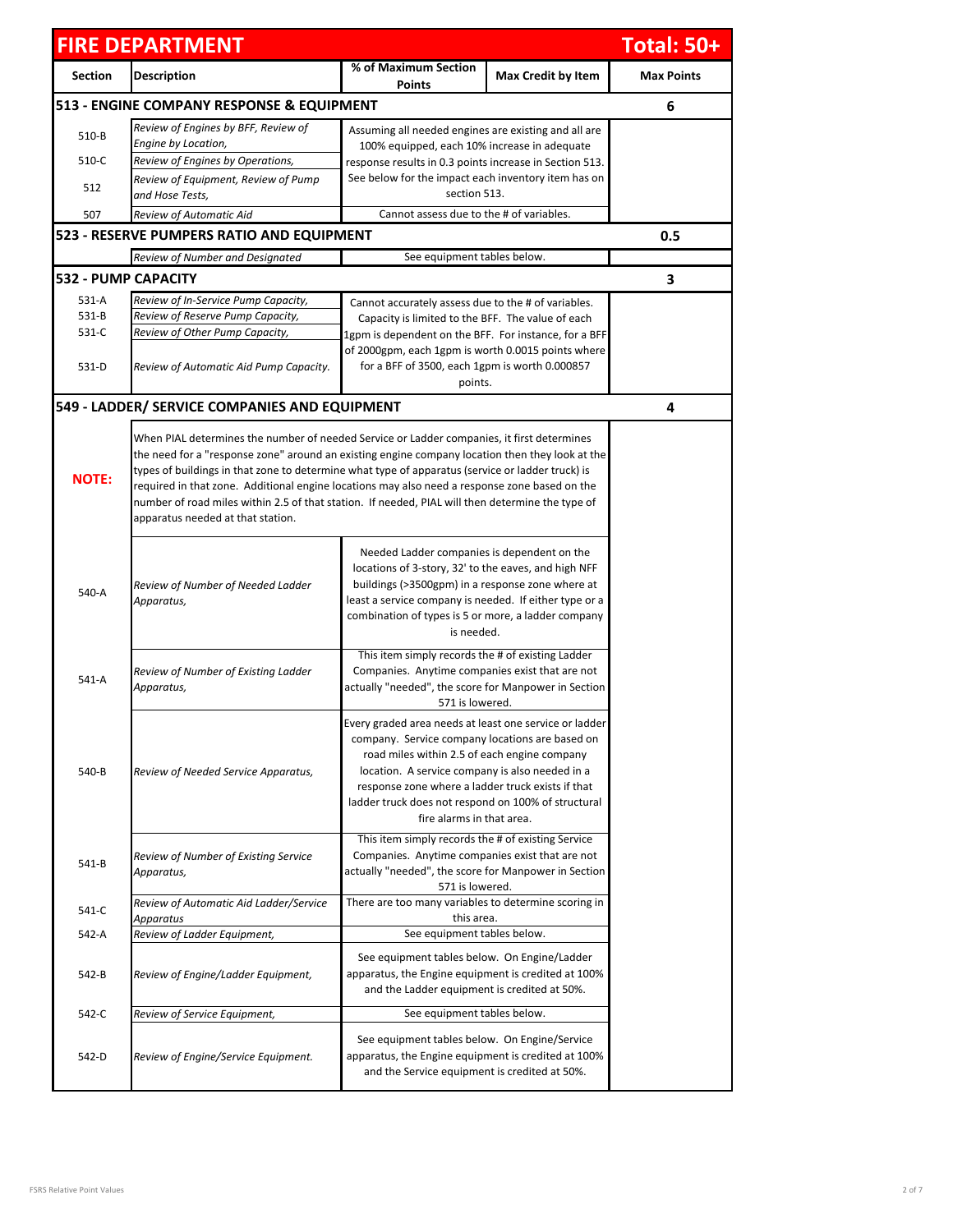|                  | 553 - RESERVE LADDER/ SERVICE COMPANY RATIO AND EQUIPMENT                                                                                                                                                                                                                                                                                            |                                                                                                                                                                                                                                        |                                                                                                                                                                                                                                       | 0.5                                                                                                                                      |
|------------------|------------------------------------------------------------------------------------------------------------------------------------------------------------------------------------------------------------------------------------------------------------------------------------------------------------------------------------------------------|----------------------------------------------------------------------------------------------------------------------------------------------------------------------------------------------------------------------------------------|---------------------------------------------------------------------------------------------------------------------------------------------------------------------------------------------------------------------------------------|------------------------------------------------------------------------------------------------------------------------------------------|
| 550              | One reserve apparatus is needed for every 8 in-<br>service apparatus. These may be shared with other<br>departments but the number of needed reserves<br>Review of Number of Needed Reserve<br>becomes based on the total number of existing ladder<br>Ladder and Service Apparatus,<br>and service companies in all areas sharing the<br>apparatus. |                                                                                                                                                                                                                                        |                                                                                                                                                                                                                                       | NOTE: Full credit is<br>earned when the<br>number of existing<br>companies equals the<br>number needed and all<br>existing companies are |
| 551              | Review of Equipment on Reserve Ladder<br>and Service Companies.                                                                                                                                                                                                                                                                                      | See equipment tables below.                                                                                                                                                                                                            |                                                                                                                                                                                                                                       | fully equipped.                                                                                                                          |
|                  | <b>561 - DEPLOYMENT ANALYSIS</b>                                                                                                                                                                                                                                                                                                                     |                                                                                                                                                                                                                                        |                                                                                                                                                                                                                                       | 10                                                                                                                                       |
|                  | Review of 1.5 of Engine Companies                                                                                                                                                                                                                                                                                                                    | 60%                                                                                                                                                                                                                                    | 6.00                                                                                                                                                                                                                                  |                                                                                                                                          |
|                  | Review of 2.5 Mile Distribution of Ladder<br>or Service Companies,                                                                                                                                                                                                                                                                                   | 40%                                                                                                                                                                                                                                    | 4.00                                                                                                                                                                                                                                  |                                                                                                                                          |
|                  | Review of NFPA 1710 Data.                                                                                                                                                                                                                                                                                                                            | NFPA 1710 data may be used in lieu of road mile data.<br>Credit earned will be the greater of credit calculated<br>using road mile data or NFPA 1710 data.                                                                             |                                                                                                                                                                                                                                       |                                                                                                                                          |
| 571 - PERSONNEL  |                                                                                                                                                                                                                                                                                                                                                      |                                                                                                                                                                                                                                        |                                                                                                                                                                                                                                       | $15+$                                                                                                                                    |
| 570-A            | Review of On-Duty Manpower,                                                                                                                                                                                                                                                                                                                          |                                                                                                                                                                                                                                        | There are too many variables in this area to<br>determine the value of each on-duty member. Credit<br>is dependent on average daily manning at the fire<br>station with respect to the numbers and types of in-<br>service apparatus. |                                                                                                                                          |
| 570-C            | Review of On-Call Manpower,                                                                                                                                                                                                                                                                                                                          | There are too many variables in this area to<br>determine the value of each on-call member. Credit<br>is dependent on average response to working<br>structure fires with respect to the numbers and types<br>of in-service apparatus. |                                                                                                                                                                                                                                       |                                                                                                                                          |
| 570-B            | Review of Public Safety Officers,                                                                                                                                                                                                                                                                                                                    | Credit in this area is rare and will be addressed on a<br>case-by-case basis.                                                                                                                                                          |                                                                                                                                                                                                                                       |                                                                                                                                          |
| 570-D            | Review of Automatic Aid Personnel.                                                                                                                                                                                                                                                                                                                   | There are too many variables in this area to<br>determine the value of each member. Credit is<br>dependent on the content of the AA agreement and<br>the AA Factor.                                                                    |                                                                                                                                                                                                                                       |                                                                                                                                          |
| 581 - TRAINING   |                                                                                                                                                                                                                                                                                                                                                      |                                                                                                                                                                                                                                        |                                                                                                                                                                                                                                       | 9                                                                                                                                        |
|                  |                                                                                                                                                                                                                                                                                                                                                      |                                                                                                                                                                                                                                        |                                                                                                                                                                                                                                       |                                                                                                                                          |
|                  | Review of Facilities and Use,                                                                                                                                                                                                                                                                                                                        |                                                                                                                                                                                                                                        |                                                                                                                                                                                                                                       |                                                                                                                                          |
| 580A-1           | <b>Fire Building and Smoke Room</b>                                                                                                                                                                                                                                                                                                                  | 17%                                                                                                                                                                                                                                    | 1.53                                                                                                                                                                                                                                  | <b>Drills at training</b>                                                                                                                |
| 580A-1           | Drill Tower                                                                                                                                                                                                                                                                                                                                          | 10%                                                                                                                                                                                                                                    | 0.9                                                                                                                                                                                                                                   | facility only, up to 35%                                                                                                                 |
| 580A-1           | 2 Acre Training Area                                                                                                                                                                                                                                                                                                                                 | 8%                                                                                                                                                                                                                                     | 0.72                                                                                                                                                                                                                                  | of total 9 points.                                                                                                                       |
| 580B             | Company Training                                                                                                                                                                                                                                                                                                                                     | 25%                                                                                                                                                                                                                                    | 2.25                                                                                                                                                                                                                                  |                                                                                                                                          |
| 580C-1<br>580C-2 | <b>Officer Training &amp; Certification</b><br><b>Officer Continuing Education</b>                                                                                                                                                                                                                                                                   | 6%<br>6%                                                                                                                                                                                                                               | 0.54<br>0.54                                                                                                                                                                                                                          |                                                                                                                                          |
| 580-E            | Driver Training,                                                                                                                                                                                                                                                                                                                                     | 5%                                                                                                                                                                                                                                     | 0.45                                                                                                                                                                                                                                  |                                                                                                                                          |
| 580-D            | New Driver/Operator Training,                                                                                                                                                                                                                                                                                                                        | 5%                                                                                                                                                                                                                                     | 0.45                                                                                                                                                                                                                                  |                                                                                                                                          |
|                  | Haz-Mat Training, and                                                                                                                                                                                                                                                                                                                                | 1%                                                                                                                                                                                                                                     | 0.09                                                                                                                                                                                                                                  |                                                                                                                                          |
| 580-G            | Preplan Training.                                                                                                                                                                                                                                                                                                                                    | 12%                                                                                                                                                                                                                                    | 1.08                                                                                                                                                                                                                                  |                                                                                                                                          |
| 580-F            | <b>Recruit Training</b>                                                                                                                                                                                                                                                                                                                              | 5%                                                                                                                                                                                                                                     | 0.45                                                                                                                                                                                                                                  |                                                                                                                                          |
| 580-H            | Review of Bonus Certification                                                                                                                                                                                                                                                                                                                        | Up to 3 pts. / Max 9pts.                                                                                                                                                                                                               |                                                                                                                                                                                                                                       |                                                                                                                                          |
|                  | 730 - OPERATIONAL CONSIDERATIONS                                                                                                                                                                                                                                                                                                                     |                                                                                                                                                                                                                                        |                                                                                                                                                                                                                                       | $\overline{2}$                                                                                                                           |
| 710              | Response of Apparatus (NFPA 1500)                                                                                                                                                                                                                                                                                                                    | 5%                                                                                                                                                                                                                                     | 0.1                                                                                                                                                                                                                                   |                                                                                                                                          |
| 710              | Apparatus Inspection & Maintenance<br>(NFPA 1500)                                                                                                                                                                                                                                                                                                    | 5%                                                                                                                                                                                                                                     | 0.1                                                                                                                                                                                                                                   |                                                                                                                                          |
| 710              | AA/MA Operations (NFPA 1710 & 1720)                                                                                                                                                                                                                                                                                                                  | 5%                                                                                                                                                                                                                                     | 0.1                                                                                                                                                                                                                                   |                                                                                                                                          |
| 710              | Personnel Response                                                                                                                                                                                                                                                                                                                                   | 5%                                                                                                                                                                                                                                     | 0.1                                                                                                                                                                                                                                   |                                                                                                                                          |
| 710              | Operation of Emergency Vehicles                                                                                                                                                                                                                                                                                                                      | 5%                                                                                                                                                                                                                                     | 0.1                                                                                                                                                                                                                                   |                                                                                                                                          |
| 710              | Safety at Emergency Incidents                                                                                                                                                                                                                                                                                                                        | 5%                                                                                                                                                                                                                                     | 0.1                                                                                                                                                                                                                                   |                                                                                                                                          |
| 710              | <b>Communications</b>                                                                                                                                                                                                                                                                                                                                | 5%                                                                                                                                                                                                                                     | 0.1                                                                                                                                                                                                                                   |                                                                                                                                          |
| 710              | Fire Suppression                                                                                                                                                                                                                                                                                                                                     | 5%                                                                                                                                                                                                                                     | 0.1                                                                                                                                                                                                                                   |                                                                                                                                          |
| 710              | <b>Company Operations</b>                                                                                                                                                                                                                                                                                                                            | 5%                                                                                                                                                                                                                                     | 0.1                                                                                                                                                                                                                                   |                                                                                                                                          |
| 710              | Training                                                                                                                                                                                                                                                                                                                                             | 5%                                                                                                                                                                                                                                     | 0.1                                                                                                                                                                                                                                   |                                                                                                                                          |
| 720              | Review of Incident Management Training<br>and Incident Command Training                                                                                                                                                                                                                                                                              | 50%                                                                                                                                                                                                                                    | $\mathbf{1}$                                                                                                                                                                                                                          |                                                                                                                                          |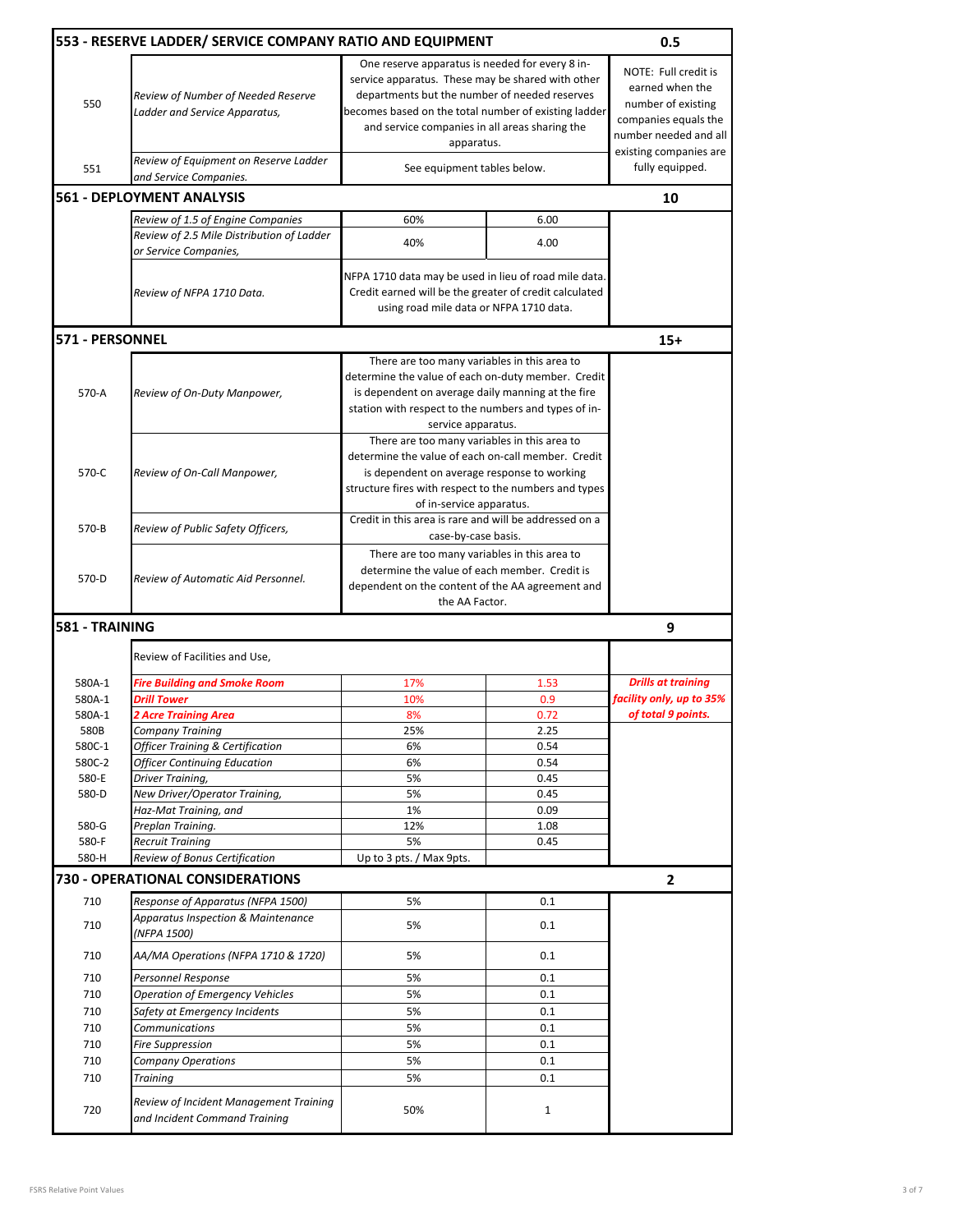| <b>Water Supply</b><br><b>Total: 40</b>            |                                                                                                                                                     |                                                                                                                                                                                                                                                                                                  |                                                                                               |                   |  |
|----------------------------------------------------|-----------------------------------------------------------------------------------------------------------------------------------------------------|--------------------------------------------------------------------------------------------------------------------------------------------------------------------------------------------------------------------------------------------------------------------------------------------------|-----------------------------------------------------------------------------------------------|-------------------|--|
| <b>Section</b>                                     | <b>Description</b>                                                                                                                                  | % of Maximum Section<br><b>Max Credit by Item</b><br><b>Points</b>                                                                                                                                                                                                                               |                                                                                               | <b>Max Points</b> |  |
| 616 - Supply System                                |                                                                                                                                                     |                                                                                                                                                                                                                                                                                                  |                                                                                               | 30                |  |
| 602                                                | Review of Maximum Daily Consumption,                                                                                                                | Items in this section are situational based on the                                                                                                                                                                                                                                               |                                                                                               |                   |  |
| 604                                                | Review of Needed Fire Flow Duration,                                                                                                                |                                                                                                                                                                                                                                                                                                  | community. Increases in MDC will decrease SWC.<br>Increases in elevated storage, pump supply, |                   |  |
| $611-A$                                            | Review of Supply Works Minimum<br>Storage,                                                                                                          | emergency supply, suction supply and fire<br>department supply will increase SWC. When SWC                                                                                                                                                                                                       |                                                                                               |                   |  |
| 611-B                                              | Review of Hydrant Delivery Rate,                                                                                                                    | exceeds NFF, it no longer affects available credits.                                                                                                                                                                                                                                             |                                                                                               |                   |  |
| $611-C$                                            | Review of Emergency Supply,                                                                                                                         | Main Capacities (hydrant flow rates) are also a factor<br>but it's impossible to say how much. When the MC                                                                                                                                                                                       |                                                                                               |                   |  |
| $611-D$                                            | Review of Suction Supply, Review of Fire<br>Departments Supply,                                                                                     | exceeds the NFF, it no longer affects available credits.<br>The final factor, Hydrant Availability looks at the # of                                                                                                                                                                             |                                                                                               |                   |  |
| 614                                                | Review of Target Building Hydrant<br>Distribution.                                                                                                  | hydrants within 1,000' of a target building. When the<br>credit for HD exceeds NFF, it no longer affects<br>available credits.                                                                                                                                                                   |                                                                                               |                   |  |
|                                                    | 621 - Hydrant Size, Type, and Installation                                                                                                          |                                                                                                                                                                                                                                                                                                  |                                                                                               | 3                 |  |
| 621                                                | Review of Hydrant Line Size, Review of<br>Hydrant Type, Review of Hydrant<br>Installation, Including Installation of Dry<br>Hydrants.               | (The following assumes >=6" Mains): Changing a<br>Class B hydrant to a Class A hydrant (see type &<br>Installation chart) will result in a 0.0075 point increase<br>in Section 621. Changing a Class C hydrant to a Class<br>A hydrant will result in a 0.0225 point increase in<br>Section 621. |                                                                                               |                   |  |
| 631 - Inspection and Hydrant Fire Flow of Hydrants | $\overline{\phantom{a}}$                                                                                                                            |                                                                                                                                                                                                                                                                                                  |                                                                                               |                   |  |
| 630-A                                              | Review of Frequency of Inspection of<br>Hydrant, Review of Frequency of<br>Inspection of Dry Hydrant, Review of<br>Frequency of Testing of Hydrants | 57.14%                                                                                                                                                                                                                                                                                           | 4                                                                                             |                   |  |
| 630-B                                              | Fire Flow testing of hydrants                                                                                                                       | 42.86%                                                                                                                                                                                                                                                                                           | 3                                                                                             |                   |  |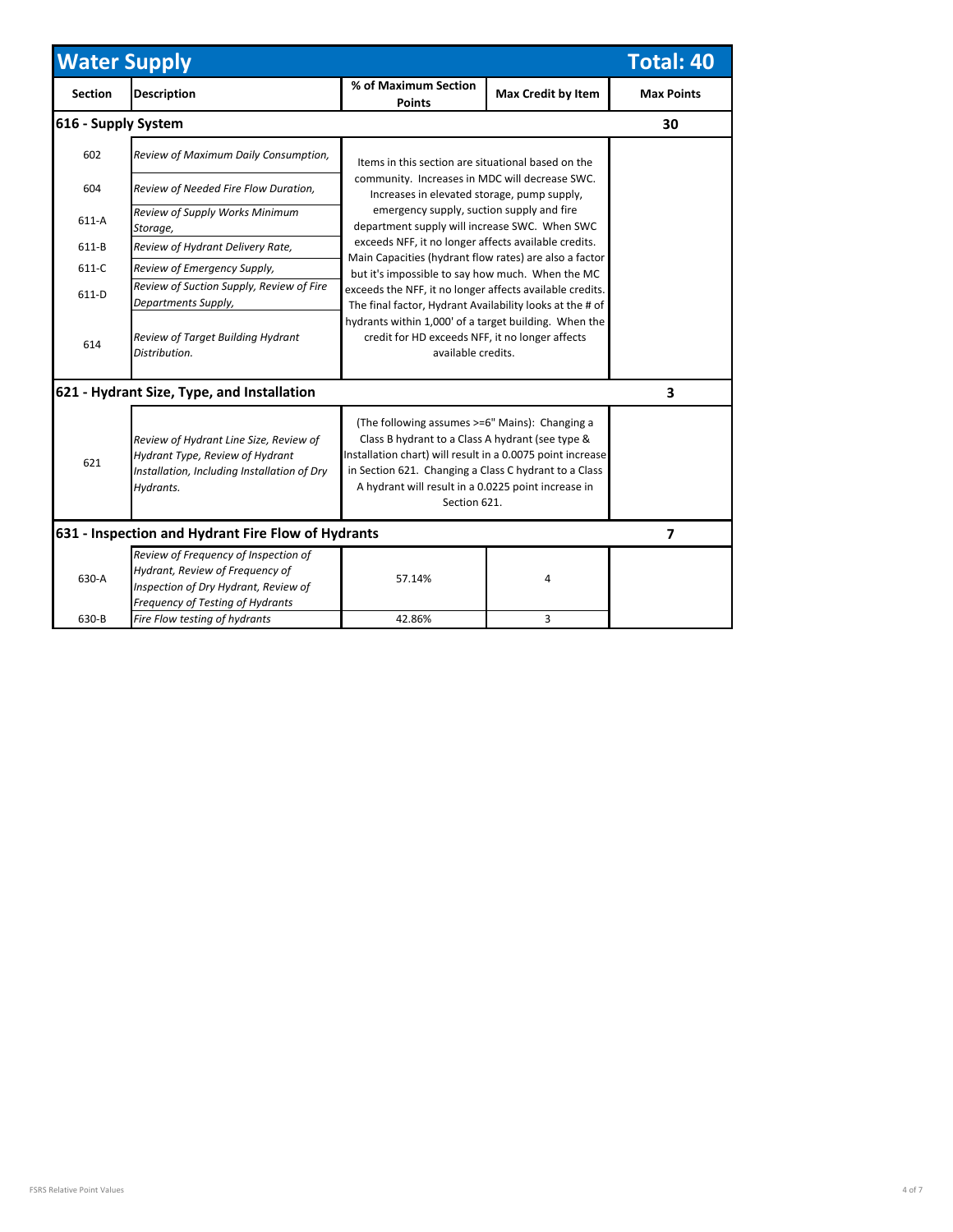| <b>Community Risk Reduction</b><br><b>Total: 5.5</b> |                                                                      |                                |                    |                   |  |  |
|------------------------------------------------------|----------------------------------------------------------------------|--------------------------------|--------------------|-------------------|--|--|
| <b>Section</b>                                       | <b>Description</b>                                                   | % of Maximum Section<br>Points | Max Credit by Item | <b>Max Points</b> |  |  |
|                                                      | 1020 - Fire Prevention Code and Enforcement                          |                                |                    | 2.2               |  |  |
| 1021                                                 | Review of Code Adoption Dates,                                       | 25.00%                         | 0.550              |                   |  |  |
| 1022                                                 | Review of Fire Prevention Staffing,                                  | 20.00%                         | 0.440              |                   |  |  |
|                                                      | Review of Frequency of Fire Prevention                               |                                |                    |                   |  |  |
|                                                      | Inspections,                                                         |                                |                    |                   |  |  |
|                                                      | Review of Fire Prevention Inspectors,                                |                                |                    |                   |  |  |
| 1023-A                                               | Review of Fire Prevention Inspector                                  | 7.50%                          | 0.165              |                   |  |  |
|                                                      | Certification and Training,                                          |                                |                    |                   |  |  |
| 1023-B                                               | Review of Fire Prevention Inspectors                                 | 7.50%                          | 0.165              |                   |  |  |
|                                                      | Continuing Education.                                                |                                |                    |                   |  |  |
| 1024-A                                               | Review of Plan Review,                                               | 15.000%                        | 0.330              |                   |  |  |
| 1024-B                                               | Review of Certificates of Occupancy,                                 | 10.00%                         | 0.220              |                   |  |  |
|                                                      | Review of Quality Assurance Program for                              |                                |                    |                   |  |  |
| 1024-C                                               | <b>Enforcement and Inspection Programs,</b>                          | 2.50%                          | 0.055              |                   |  |  |
|                                                      |                                                                      |                                |                    |                   |  |  |
| 1024-D                                               | Review of Code Compliance Follow-Up,                                 | 2.50%                          | 0.055              |                   |  |  |
|                                                      |                                                                      |                                |                    |                   |  |  |
| 1024-E                                               | Review of Inspections of Private Fire                                | 2.50%                          | 0.055              |                   |  |  |
|                                                      | Protection Equipment,                                                |                                |                    |                   |  |  |
| 1024-F                                               | Review of Fire Preventions Ordinances,                               | 5.00%                          | 0.110              |                   |  |  |
|                                                      | and<br>Coordination with Fire Department                             |                                |                    |                   |  |  |
| 1024-G                                               | Training and Pre-Incident Planning                                   | 2.50%                          | 0.055              |                   |  |  |
|                                                      | Program.                                                             |                                |                    |                   |  |  |
| 1030 - Public Safety Education<br>2.2                |                                                                      |                                |                    |                   |  |  |
|                                                      | Review of Public Safety Educators                                    |                                |                    |                   |  |  |
| 1031-A                                               | Qualifications and                                                   | 12.50%                         | 0.275              |                   |  |  |
| 1031-B                                               | Continuing Training,                                                 | 12.50%                         | 0.275              |                   |  |  |
|                                                      |                                                                      |                                |                    |                   |  |  |
|                                                      | Review of Fire Safety Education Course,                              |                                |                    |                   |  |  |
| 1032-A                                               | Review of Fire Safety Education, Review                              | 25%                            | 0.550              |                   |  |  |
|                                                      | of Residential Fire Safety Programs                                  |                                |                    |                   |  |  |
|                                                      | Review of Population Reached by                                      |                                |                    |                   |  |  |
| 1032-B1                                              | Certified Educators,                                                 | 12.50%                         | 0.275              |                   |  |  |
|                                                      |                                                                      |                                |                    |                   |  |  |
|                                                      | Review of Fire Safety in Schools, Fire Drills                        |                                |                    |                   |  |  |
| 1032-B2                                              | (Private, Public, Early Childhood<br>Education through Grade 12),    | 12.50%                         | 0.275              |                   |  |  |
|                                                      |                                                                      |                                |                    |                   |  |  |
| 1032-C                                               | Review of Juvenile Fire Setters                                      | 12.50%                         | 0.275              |                   |  |  |
|                                                      | Intervention,                                                        |                                |                    |                   |  |  |
|                                                      | Review of Fire Safety Education for                                  |                                |                    |                   |  |  |
| 1032-D                                               | Occupancies Having Large Loss Potential,<br>or Hazardous Conditions. | 12.50%                         | 0.275              |                   |  |  |
|                                                      |                                                                      |                                |                    |                   |  |  |
|                                                      | 1040 - Fire Investigation                                            |                                |                    | $1.1$             |  |  |
| 1041-A                                               | Review of Fire Investigation Organization                            | 20%                            | 0.22               |                   |  |  |
|                                                      | and Staffing,                                                        |                                |                    |                   |  |  |
| 1041-B                                               | Review of Fire Investigator                                          | 20%                            | 0.22               |                   |  |  |
| 1042-A                                               | Certification,                                                       | 15.00%                         | 0.165              |                   |  |  |
| 1042-B                                               | Review of Fire Investigator Continual                                | 15.00%                         | 0.165              |                   |  |  |
|                                                      | <b>Education Training,</b>                                           |                                |                    |                   |  |  |
| 1043                                                 | Review of Use of LIFRS.                                              | 30%                            | 0.33               |                   |  |  |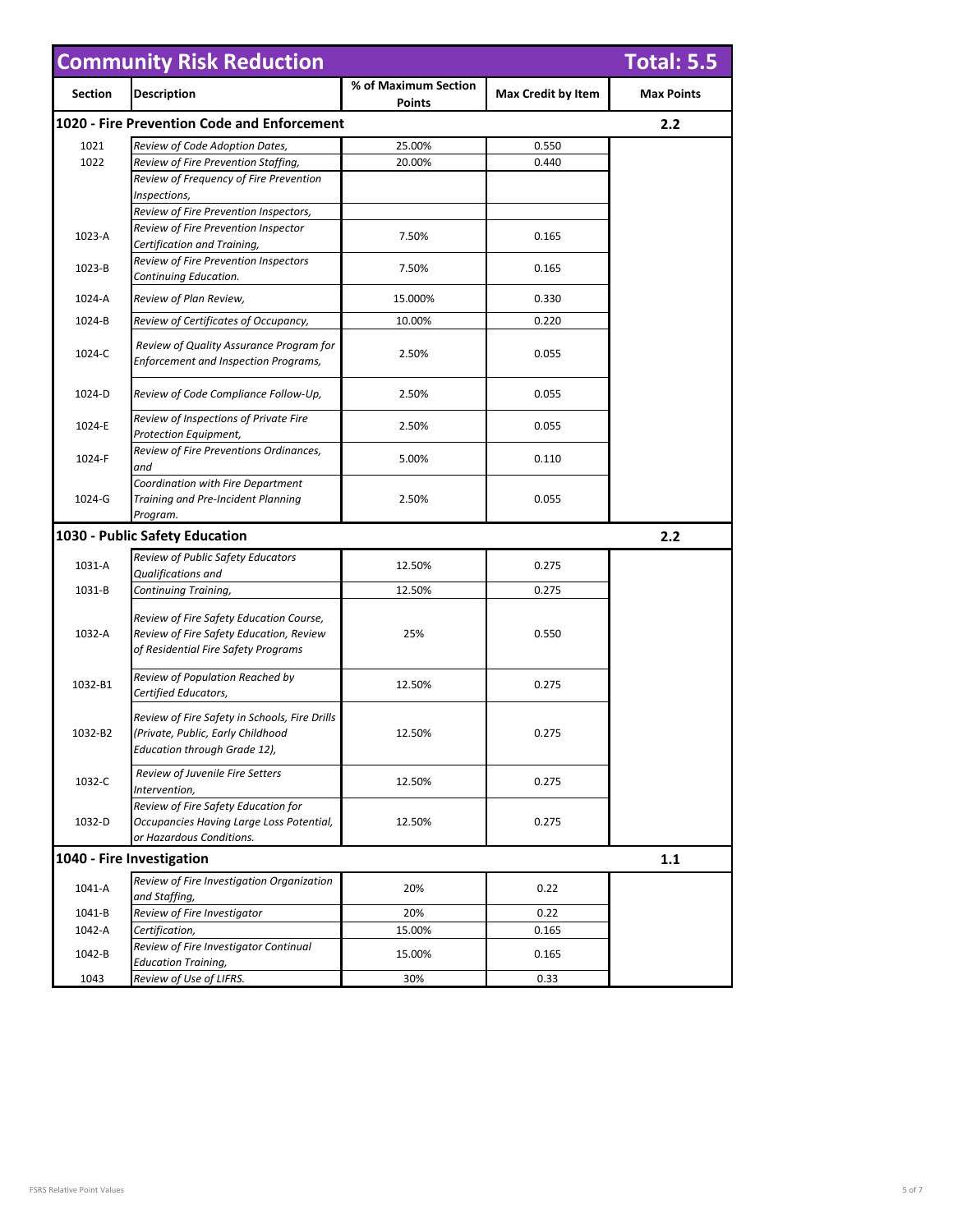| <b>Engine Company Equipment Relative Points</b> |                                                                               |                                              |                                  |                                                                    | 600                    |
|-------------------------------------------------|-------------------------------------------------------------------------------|----------------------------------------------|----------------------------------|--------------------------------------------------------------------|------------------------|
| Equipment                                       |                                                                               | % of Total Engine<br><b>Inventory Points</b> | Relative points to<br>Engine Co. | Relative points to Item 513<br>(assumes 100 % response and<br>1NE) |                        |
|                                                 | Water Tank (Gals) - 300 gal or larger / 1 point per 10 gallons                |                                              | 5.00%                            | 30                                                                 | 0.30                   |
|                                                 | 15' Soft Suction or 20' Hard Suction                                          |                                              | 2.00%                            | 12                                                                 | 0.12                   |
|                                                 | 1-1/2 or 1-3/4", or 2" Pre-Connectected                                       |                                              | 4.00%                            | 24                                                                 | 0.24                   |
|                                                 | Master Stream Appliance (1,000 gpm)                                           |                                              | 16.67%                           | 100                                                                | 1.00                   |
|                                                 | 2-1/ <sub>2</sub> " Playpipe w/Shutoff and 1", 1- $^{1}/_{8}$ " & 1-1/4" Tips |                                              | 3.33%                            | 20                                                                 | 0.20                   |
| <b>Combination Nozzle With Shutoff</b>          |                                                                               | 1-1/2 or 1-3/4"                              | 3.33%                            | 20                                                                 | 0.10 each (2 Required) |
|                                                 |                                                                               | $2 - 1/2$                                    | 5.00%                            | 30                                                                 | 0.30                   |
|                                                 | SCBA (30 Minuted Minimum)                                                     |                                              | 16.00%                           | 96                                                                 | 0.24 each (4 Required) |
| <b>Spare Cylinders Carried</b>                  |                                                                               | 4.00%                                        | 24                               | 0.06 each (4 Required)                                             |                        |
|                                                 | Salvage Covers (Minimum 12'x14')                                              |                                              | 0.67%                            | 4                                                                  | 0.02 each (2 Required) |
| Hand Lights                                     |                                                                               |                                              | 0.67%                            | $\overline{4}$                                                     | 0.02 each (2 Required) |
| <b>Hose Clamp</b>                               |                                                                               |                                              | 0.67%                            | 4                                                                  | 0.04                   |
| Hydrant Hose Gate (2-1/2")                      |                                                                               |                                              | 0.67%                            | 4                                                                  | 0.04                   |
|                                                 | Gated Wye (2-1/2" x 1-1/2" x 1-1/2")                                          |                                              | 0.67%                            | 4                                                                  | 0.04                   |
| Radios                                          | Radios - Mounted                                                              |                                              | 5.33%                            | 32                                                                 | 0.32                   |
|                                                 | Radios - Portable                                                             |                                              | 2.67%                            | 16                                                                 | 0.16                   |
| 24' or Longer Extension                         |                                                                               | 2.67%                                        | 16                               | 0.16                                                               |                        |
| 12' to 16' Roof                                 |                                                                               | 1.67%                                        | 10                               | 0.10                                                               |                        |
| Hose Test Interval (years)                      |                                                                               | 8.33%                                        | 50                               | 0.50                                                               |                        |
| Pump                                            |                                                                               |                                              | 16.67%                           | 100                                                                | 1.00                   |

|                               | <b>Service Company Equipment Relative Points</b> |                                               |                                   | 356                                                                       |
|-------------------------------|--------------------------------------------------|-----------------------------------------------|-----------------------------------|---------------------------------------------------------------------------|
| Equipment                     |                                                  | % of Total Service<br><b>Inventory Points</b> | Relative points to<br>Service Co. | <b>Relative points to Item 549</b><br>(assumes 100 % response and<br>1NS) |
|                               | SCBA (30-Minute Minimum)                         | 26.97%                                        | 96                                | 0.27 each (4 Required)                                                    |
| Spare Cylinders (Carried)     |                                                  | 6.74%                                         | 24                                | 0.0675 each (4 Required)                                                  |
|                               | Salvage Covers (Minimum 12'x14')                 | 3.37%                                         | 12                                | 0.02167 each (6 Required)                                                 |
|                               | Electric Generator (Kilowatts)                   | 7.02%                                         | 25                                | 0.28                                                                      |
|                               | Portable Flood Lights (500 Watt)                 | 3.37%                                         | 12                                | 0.02167 each (3 Required)                                                 |
| Smoke Ejector (5,000 cfm)     |                                                  | 5.62%                                         | 20                                | 0.22                                                                      |
| Portable Thermal Cutting Unit |                                                  | 5.62%                                         | 20                                | 0.22                                                                      |
| Power Saw                     |                                                  | 5.62%                                         | 20                                | 0.22                                                                      |
| <b>Hand Lights</b>            |                                                  | 2.25%                                         | 8                                 | 0.0225 each (4 Required)                                                  |
| Pike Poles                    | 3' - 4'                                          | 1.12%                                         | 4                                 | 0.02 each (2 Required)                                                    |
|                               | 6' or Longer                                     | 2.25%                                         | 8                                 | 0.0225 each (4 Required)                                                  |
| Radios                        | Mounted                                          | 8.99%                                         | 32                                | 0.36                                                                      |
|                               | Portable                                         | 4.49%                                         | 16                                | 0.18                                                                      |
| 24' or Longer Extension       |                                                  | 7.02%                                         | 25                                | 0.28                                                                      |
| 14' or Longer Combination     |                                                  | 1.40%                                         | 5                                 | 0.06                                                                      |
| 16' Roof or Longer            |                                                  | 7.02%                                         | 25                                | 0.28                                                                      |
| 10' or Longer Collapsible     |                                                  | 1.12%                                         | 4                                 | 0.04                                                                      |